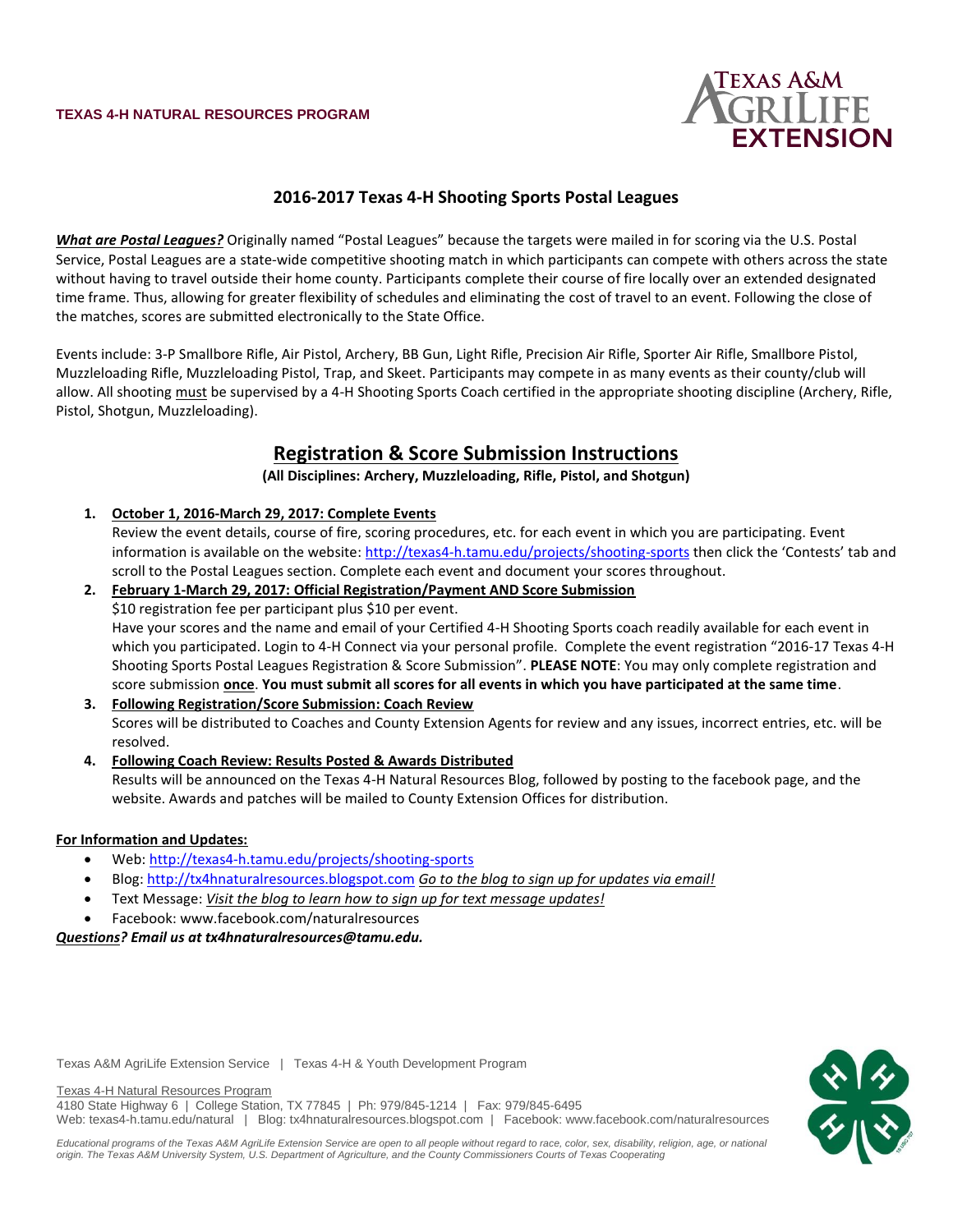

# **2016-2017 Postal Leagues General Rules and Event Specifics**

# **General Rules**

**Eligibility:** All 4-H members currently enrolled via 4-H Connect who are members of a 4-H Shooting Sports project are eligible to participate with the exception of those who are also members of a military or collegiate team receiving coaching.

All shooting must be witnessed by a minimum of two witnesses other than the shooter.

Record rounds must be declared before they are shot, not selected from a series of rounds after the fact.

## **Age Divisions:**

1. Age Requirements

Youth may participate in 4-H year from September 1st of grade three through August 31st following completion of grade twelve, with these age restrictions:

- Minimum age 8 (in addition to being in the 3rd grade)
- Maximum age 18 (as of August 31 of the current 4-H year)
- Special education youth who are older than 19 and have not graduated from high school may participate in 4-H Youth Development programs as members, with approval by the county Extension agent. Participation is limited to the club or county level. County Extension staff have the option, on a case-by-case basis, to allow Special Education youth older than 19 to participate in competitive events at the club or county level.

## 2. Texas 4-H Member Categories

- Junior: Grades 3, 4, and 5
- Intermediate: Grades 6, 7, and 8
- Senior: Grades 9, 10, 11, and 12

**Scoring**: Targets are to be scored by the range officer or their appointees. Scores and totals should be verified by each shooter. Any question of scoring should be resolved before official scores are recorded and reported.

**Tie Breaking Procedure**: For all archery, rifle, pistol, and muzzleloading events, ties will be broken by highest number of 10's (total number of 10's, all 4 complete courses of fire combined). This information will be required when submitting final scores. For shotgun tie breaking, see the shotgun event information.

**Awards:** All contestants completing one or more events and submitting scores will receive a Texas 4-H Archery Postal League patch. After scores are compiled and tabulated by age division, scores will be posted and awards will be mailed to the County Extension offices of recipients. Awards will be given for  $1<sup>st</sup>$  through  $3<sup>rd</sup>$  in each age division in each equipment class.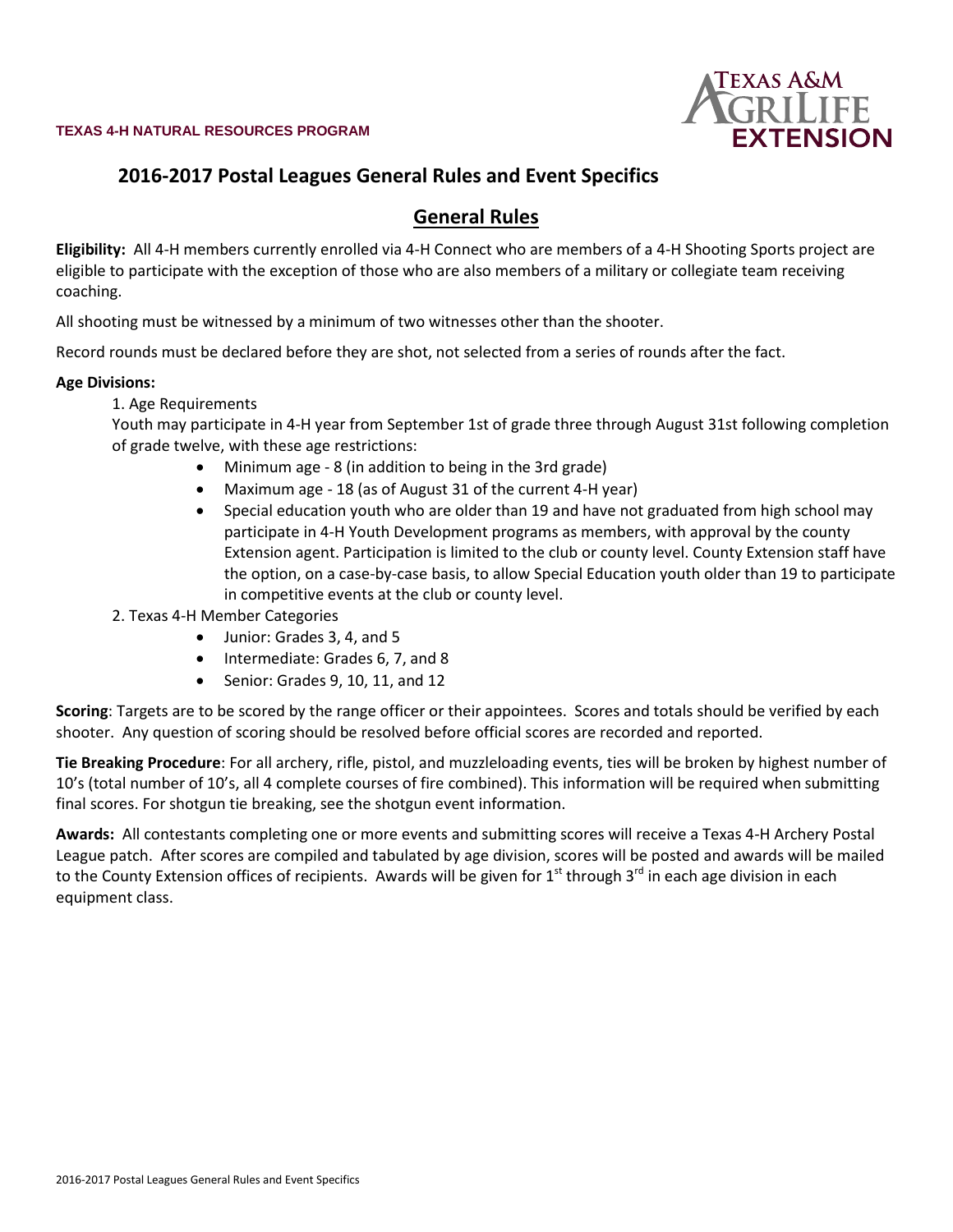# **Event Specifics**

#### **ARCHERY EVENTS**

#### **Equipment Classes:**

- Bare Bow (longbow or recurve) Bows may not be equipped with sights or sighting marks. Mechanical release aids are not permitted.
- Recurve Bows may be equipped with a single sighting device, single pin, multiple pin, or hunting style sights; may not be equipped with string peeps or string marks for rear sights. Mechanical release aids are not permitted.
- Compound Aided Bows may be equipped with magnified sights and stabilizers. Mechanical release aids are permitted.
- Compound Unaided Bows may not be equipped with magnified sights or stabilizers. Bows may be equipped with single pin or multiple pin sights. Mechanical release aids are not permitted.
- NASP Genesis bows with no sights or sighting marks and no stabilizers. Mechanical release aides are not permitted. Shooters must follow 4-H age divisions and event rules. This class is utilizing NASP equipment only.

**Courses of Fire:** Each contestant will shoot four complete courses of fire and submit four scores (one per course of fire) per equipment class registered.

One complete course of fire consists of:

- Juniors: two ends of 6 arrows each at 20 feet and two ends of 6 arrows each at 30 feet
- Intermediates: three ends of 6 arrows each at 30 feet and three ends of 6 arrows each at 45 feet
- Seniors: four ends of 6 arrows each at 45 feet and four ends of 6 arrows each at 60 feet

**Time Limits**: Each end of 6 arrows will be allowed 4 minutes to shoot.

**Targets:** Official FITA 40 cm, five color targets must be used for the matches using a 10-1 scoring system from the inner ring to the outer ring.

**Scoring:** Targets are to be scored by the range officer or their appointees. Scores and totals should be verified by each shooter before arrows are touched or removed from the target. Any question of scoring should be resolved before any arrow is touched or removed from the target.

**Score Cards:** See the Score Cards section at the end of this document.

## **SHOTGUN EVENTS**

## **Trap & Skeet**

**Equipment:** any safe 20 or 12 gauge shotgun

**Ammunition:** 20 or 12 gauge shot shells not to exceed the standard maximum length of 2 ¾ inches

**Courses of Fire:** Each contestant must shoot the required number of targets for each event during the designated 2014- 2015 Postal League match dates. The required targets may be shot any time, but they may not be repeated to better the score. If the shooter is entered in both trap and skeet, the targets for each may be shot on separate days.

- Junior: 150 targets (Six 25-shot matches)
- Intermediate: 225 targets (Nine 25-shot matches)
- Senior: 300 targets (Twelve 25-shot matches)

**Breaking Ties:** Ties for both Trap and Skeet will be broken by long runs from the front. We will use long run front (first target to first miss) beginning with match 1 and proceeding to the following matches consecutively until the tie is broken.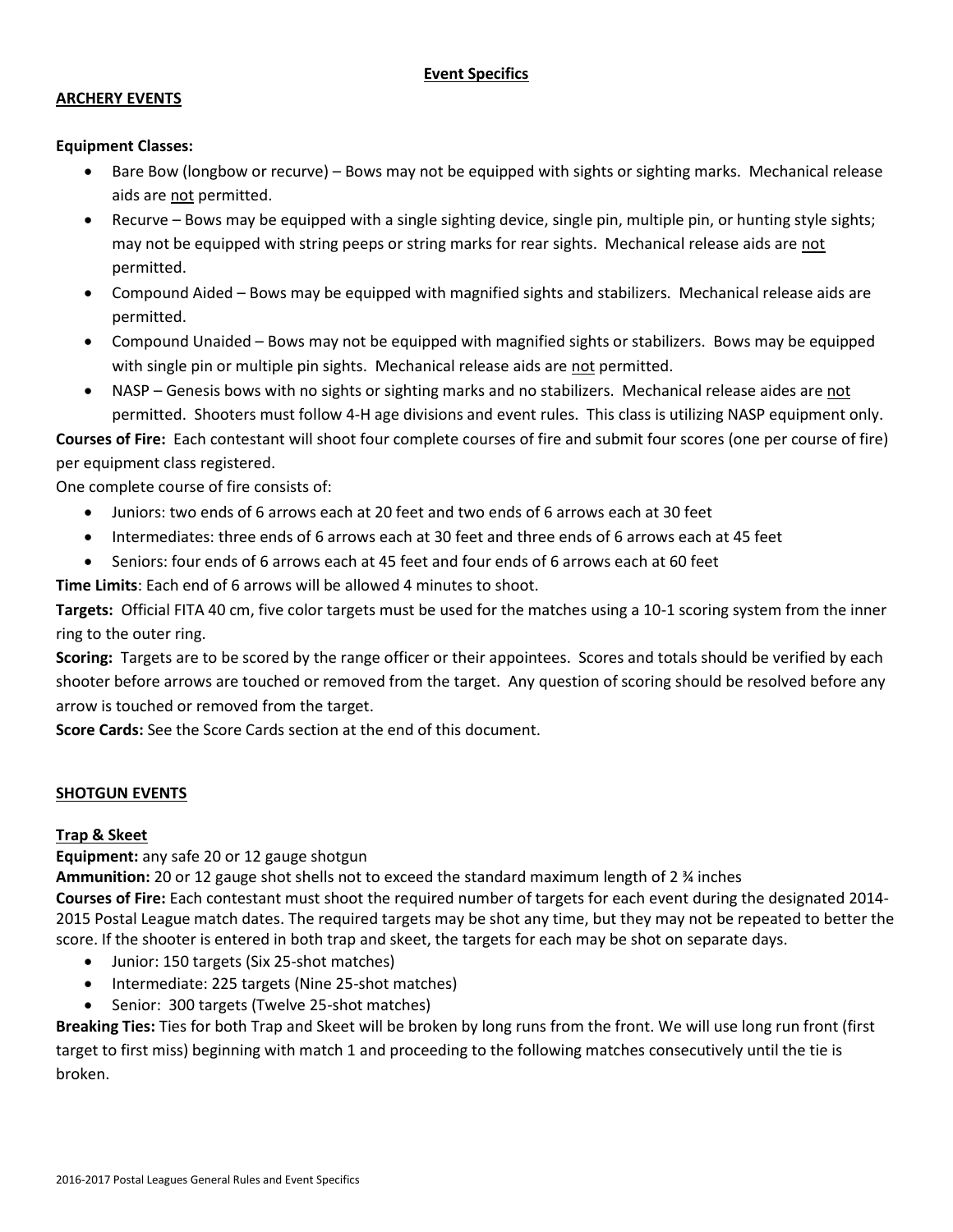## **RIFLE EVENTS**

## **3-Position Smallbore Rifle**

**Equipment:** Any safe .22 rimfire rifle equipped with any safe trigger.

**Sights:** Metallic sights only

**Firing Distance:** 50 feet (indoor or outdoor)

**Courses of Fire:** Participants will shoot four complete courses of fire and submit four scores (one per course of fire).

- Juniors & Intermediates: 30 shots per course of fire, 10 shots in each position: prone, standing, and kneeling in that order.
- Senior: 60 shots per course of fire, 20 shots in each position: prone, standing, and kneeling in that order.

**Time Limits:** Prone-1 minute per record shot, Standing-2 minutes per record shot, Kneeling-1 ½ minutes per record shot. If targets are posted for each stage, a minimum of 5 minutes shall be provided for each position change. Times are cumulative within the stage only, thus remaining time from one position may not be carried over to the next one. If all targets are posted at the same time, a running time of 45 minutes for Juniors and Intermediates and running time of 90 minutes for Seniors may be used.

**Targets:** Official NRA/USA 50 targets

## **Light Rifle**

**Equipment:** Light rifles include any rifle chambered for the .22 caliber rimfire rifle cartridge, having a trigger pull of at least 2 pounds and a total weight no more than 8 % pounds complete with sights, standard safety features and accessories. Adjustable butt plates may be used if they are fixed in the neutral position. Slings, palm rests, and Schuetzen type butt plates may not be used.

**Sights:** Any sights may be used, with the exception of sights that project an image on the target or operate the firing mechanism, as long as the total weight limit is not exceeded.

**Equipment Classes:** Must be designated by shooter prior to starting event. Scores will be submitted separately for each class. Participants may compete in both classes if they complete the course of fire twice (once for each class).

- Metallic Sights Only
- Any Sights-Metallic or Telescopic

**Ammunition:** Any solid point .22 rimfire short, long, or long rifle ammunition may be used.

**Firing Distance:** 50 feet

# **Shooting Position:** Standing Only

**Courses of Fire:** Participants will shoot four complete courses of fire and submit four scores (one per course of fire). All shooters will fire 4 shots at each record bull on each target per course of fire.

- Juniors: 20 shots per course of fire
- Intermediates & Seniors: 40 shots per course of fire

**Time Limits:** Participants shall be allotted 1 ½ minutes of shooting time per record shot. Unlimited sighting shots are permitted within that time frame.

- Juniors will have 30 minutes for each target
- Intermediates and Seniors will be allowed 60 minutes running time or two 30 minute periods excluding the time required to make the target change.

Targets: Official NRA A-32 targets, using 5 of the 6 bulls for record shots and the 6<sup>th</sup> bull for sighting.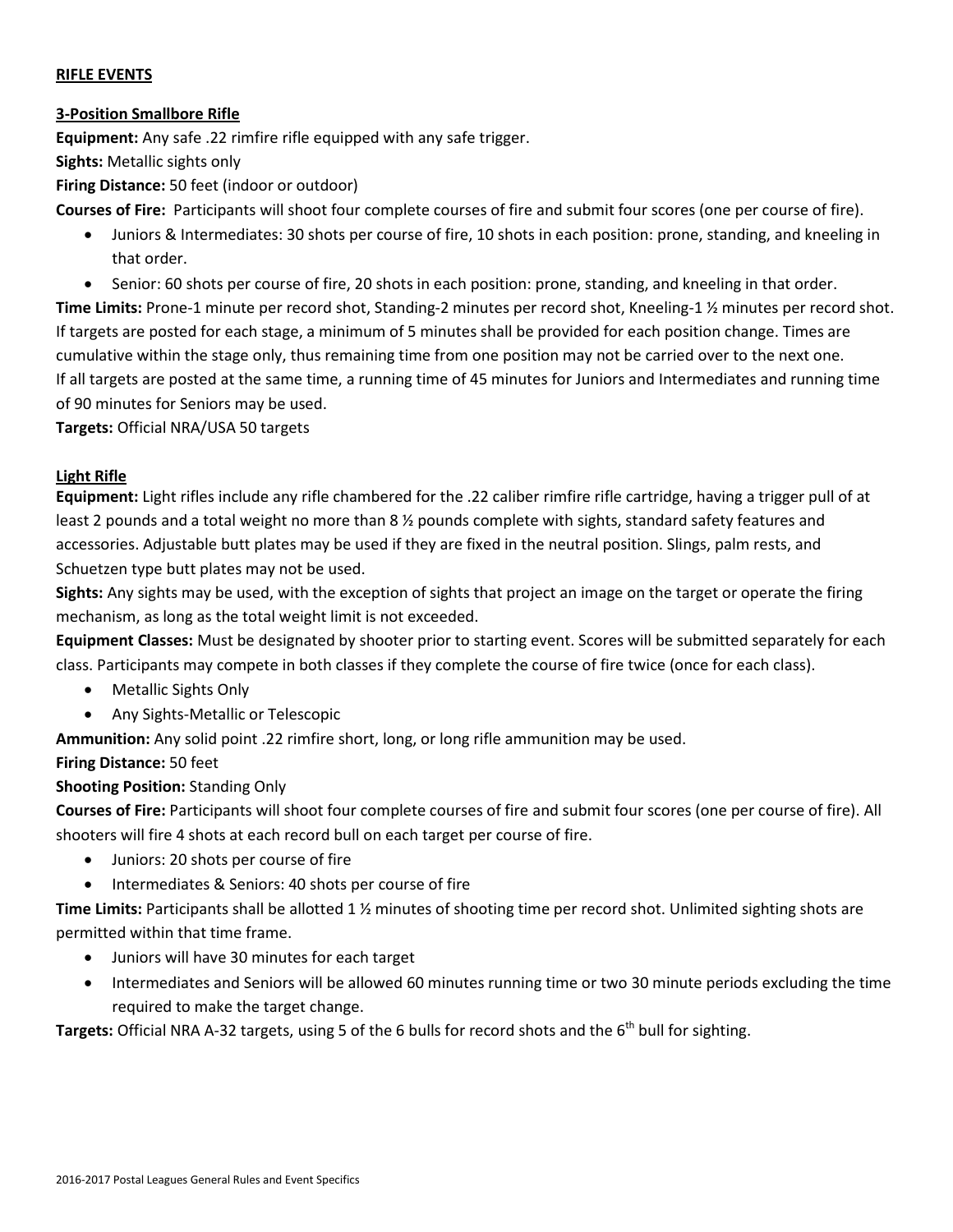## **Precision Air Rifle**

**Equipment:** Any safe .177 caliber air rifle **Sights:** Metallic sights only **Firing Distance:** 10 meters **Shooting Positions:** Standing only **Courses of Fire:** Participants will shoot four complete courses of fire and submit four scores (one per course of fire).

- Juniors: 20 shots per course of fire
- Intermediates: 30 shots per course of fire
- Senior: 40 shots per course of fire

# **Time Limits:**

- Juniors: 45 minutes per 20 shot course
- Intermediates: 70 minutes per 30 shot course
- Seniors: 90 minutes per 40 shot course

**Targets:** Official NRA AR 5/10 targets

# **Sporter Air Rifle**

**Equipment:** Any safe .177 caliber air rifle **Sights:** Metallic sights only **Firing Distance:** 10 meters

**Courses of Fire:** Participants will shoot four complete courses of fire and submit four scores (one per course of fire).

- Juniors: 30 shots per course of fire, 10 shots in each position: prone, standing, and kneeling in that order
- Intermediates and Seniors: 60 shots per course of fire, 20 shots in each position: prone, standing, and kneeling in that order

**Time Limits:** Time limits may be either one of the following with sighting shots included in the time constraints:

- $\bullet$  1 % minutes per record shot in the prone and kneeling positions, 2 minutes per record shot in the standing position
- Running time (all targets posted simultaneously) of 50 minutes for Juniors or 100 minutes for Intermediates and Seniors

**Targets:** Official NRA AR 5 / 10 targets

# **BB Gun**

**Equipment:** Any safe, factory smoothbore BB gun weighing a total of six (6) pounds or less may be used. **Sights:** Metallic sights only. Rear sights with eyecups and any hooded front sight that extends beyond the muzzle may not be used. Blinders are permitted.

# **Firing Distance:** 5 meters

**Courses of Fire:** Participants will shoot four complete courses of fire and submit four scores (one per course of fire). Each course of fire consisting of 10 shots in each position: prone, standing, sitting, and kneeling in that order. **Time Limits:** One minute is allowed for each record shot, with the time allocated by position or as a total running time when multiple targets are hung at the same time.

**Targets:** Official NRA AR 4/10 target.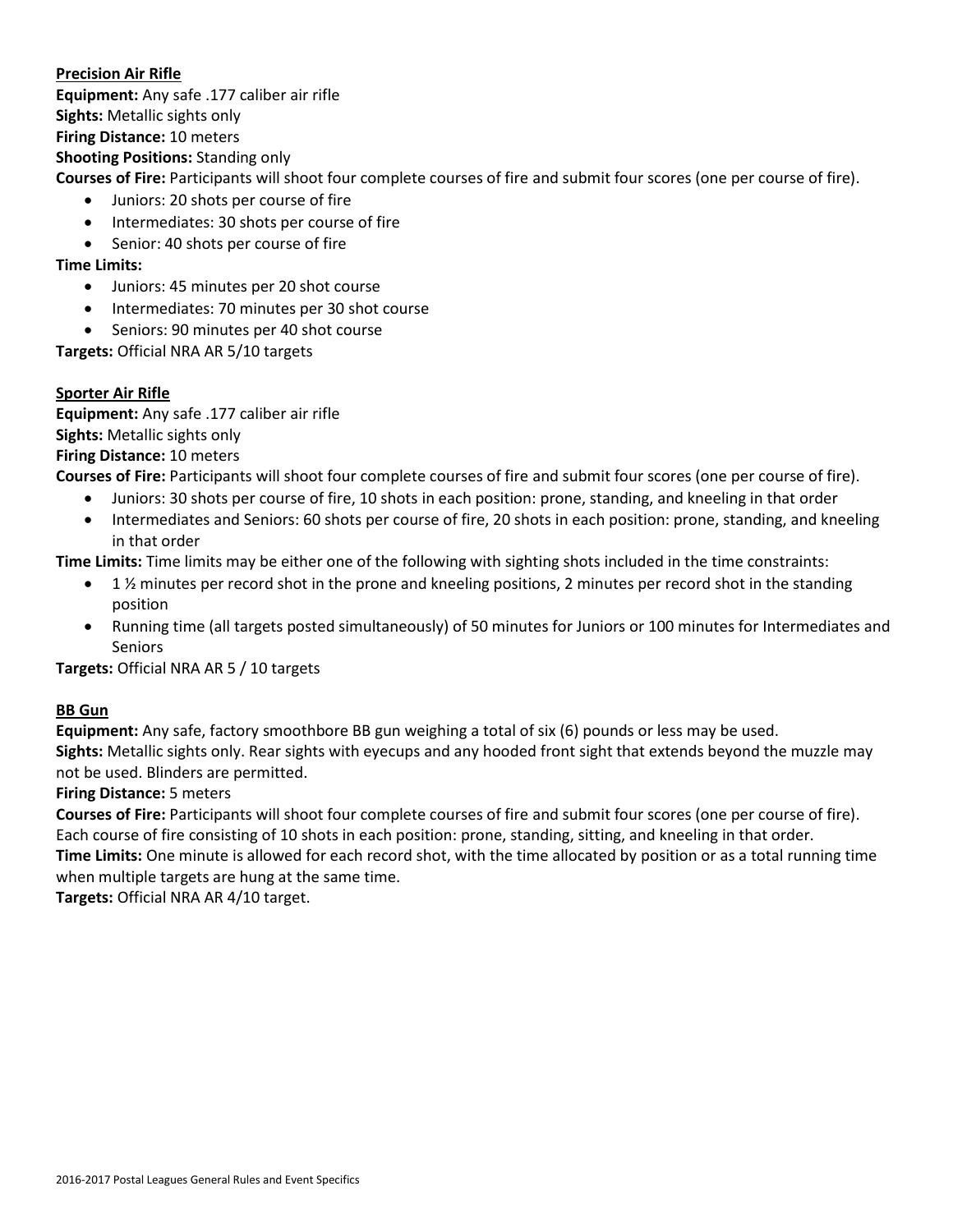## **PISTOL EVENTS**

## **Air Pistol**

**Equipment:** Any safe .177 caliber air pistol. **Sights:** Metallic sights only **Firing Distance**: 10 meters

**Shooting Positions:** Each age class will use a prescribed shooting position:

- Juniors will shoot from a supported two-handed position at the bench using a sandbag or equivalent. Note that only the butt of the gun and/or the hands may be in contact with the sandbag. The arms may not touch the rest or any surface above the wrist.
- Intermediates will shoot from a two-handed standing position.

Seniors will fire from the standard one-handed standing position.

**Courses of Fire:** Participants will shoot four complete courses of fire and submit four scores (one per course of fire).

- Juniors: 10 shots per course of fire, firing on three record bulls per course of fire and distributing the shots so two record bulls receive 3 shots and the third bull receives 4 shots.
- Intermediates: 20 shots per course of fire, 5 shots per bull
- Seniors: 30 shots per course of fire, 5 shots per bull, two targets per course of fire

**Time Limits:** To accommodate mixed age groups on the firing line, time limits will be the same for all age groups. A 5 minute period is allowed for unlimited sighting shots on an appropriately marked target or bull. After a 1 minute pause, each shooter will have 30 minutes to fire their course of fire of 10, 20, or 30 shots. If age classes are separated into different relays, allow 1 minute per record shot.

**Targets:** NRA B-40 10 meter Air Pistol Targets

# **Smallbore Pistol**

**Equipment:** Any pistol (single shot or semi-automatic) or revolver using the .22 caliber rimfire cartridge with a barrel length, including cylinder, of not more than 10 inches, distance between front and rear sights of no more than 10 inches, trigger pull of at least 2 pounds, and functional safety features.

**Sights:** Any sights, including telescopic sights, may be used with the exception of sights that project an image on the target or operate the firing mechanism.

**Equipment Classes:** Must be designated by shooter prior to starting event. Scores will be submitted separately for each class. Participants may compete in both classes if they complete the course of fire twice (once for each class).

- Metallic Sights Only
- Any Sights-Metallic or Telescopic

**Firing Distance:** 50 feet

**Shooting Positions:** Each age class will use a prescribed shooting position:

- Juniors will shoot from a supported two-handed position at the bench using a sandbag or equivalent. Note that only the butt of the gun and/or the hands may be in contact with the sandbag. The arms may not touch the rest or any surface above the wrist.
- Intermediates will shoot from a two-handed standing position.
- Seniors will shoot from the standard one-handed standing position.

**Courses of Fire:** Participants will shoot four complete courses of fire and submit four scores (one per course of fire).

- Juniors: 10 shots per course of fire
- Intermediates: 20 shots per course of fire
- Seniors: 30 shots per course of fire

**Time Limits:** To accommodate mixed age groups on the firing line, time limits will be the same for all age groups. A 5 minute period is allowed for unlimited sighting shots on an appropriately marked target or bull. After a 1 minute pause, each shooter will have 30 minutes to fire their course of fire of 10, 20, or 30 shots. If age classes are separated into different relays, allow 1 minute per record shot.

**Targets:** NRA B-2 50 foot Pistol Targets